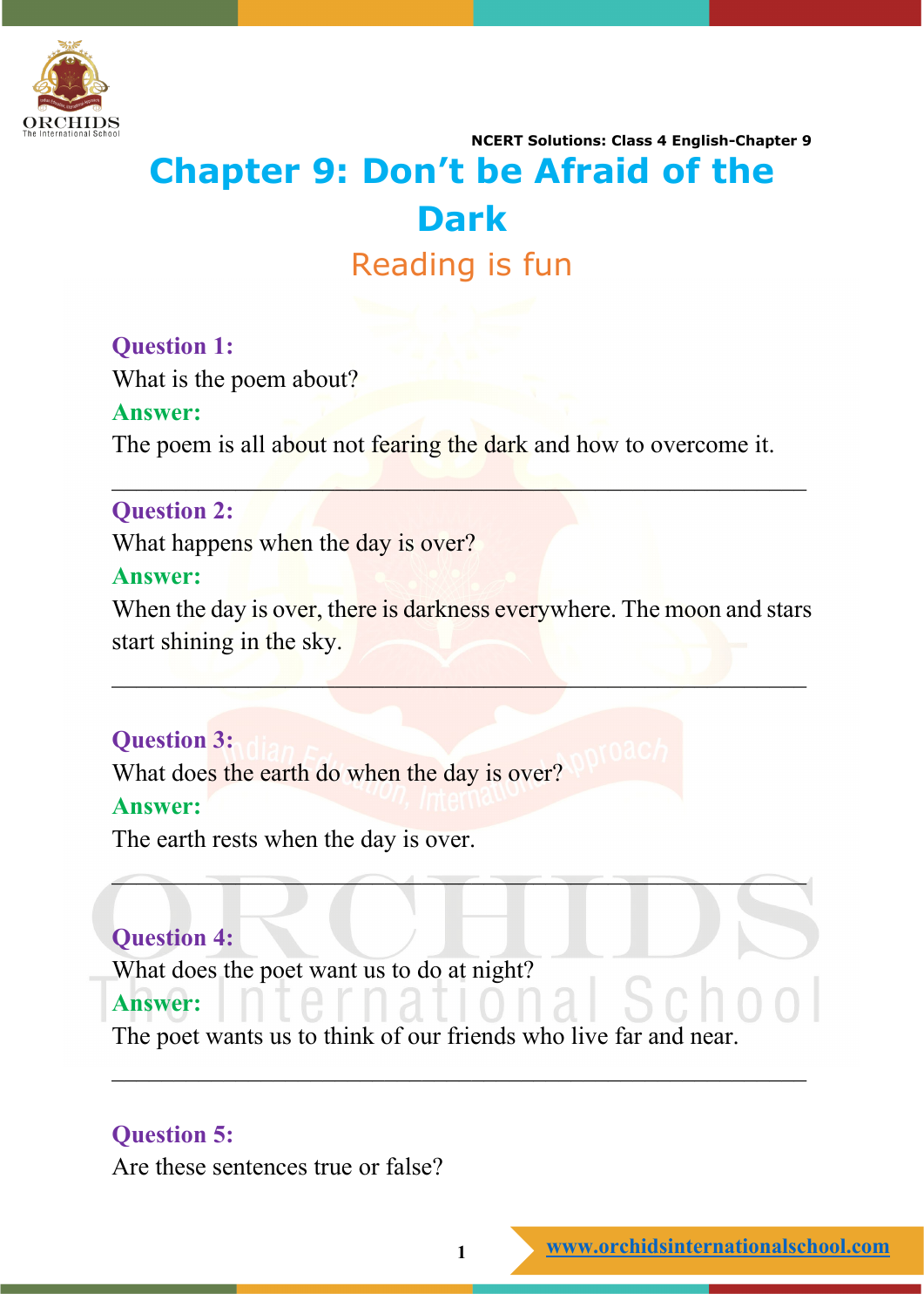

- a) The poet tells the child to be afraid when it is dark.
- b) The poet says that the stars will always shine at night.
- c) The poet tells the child to think of friends after it is dark.

#### **Answer:**

- a) false
- b) true
- c) true

# Word – building **Question 1:** moon+light break +fast good+night day +break water +fall rain+bow **Answer:** moon+light moonlight break +fast breakfast good+night good night day +break daybreak water +fall waterfall rain+bow rainbow **Question 2:** Find the word in the poem which is opposite of – war\_\_\_\_\_\_ enemies\_\_\_\_\_\_ gentle\_\_\_\_\_\_  $light$  night  $\prime$  start  $\prime$ **Answer:**

 $\mathcal{L} = \mathcal{L} \left( \mathcal{L} \right)$  , where  $\mathcal{L} = \mathcal{L} \left( \mathcal{L} \right)$  , where  $\mathcal{L} = \mathcal{L} \left( \mathcal{L} \right)$ 

war: peace enemies: friends gentle: rough light: dark night start: end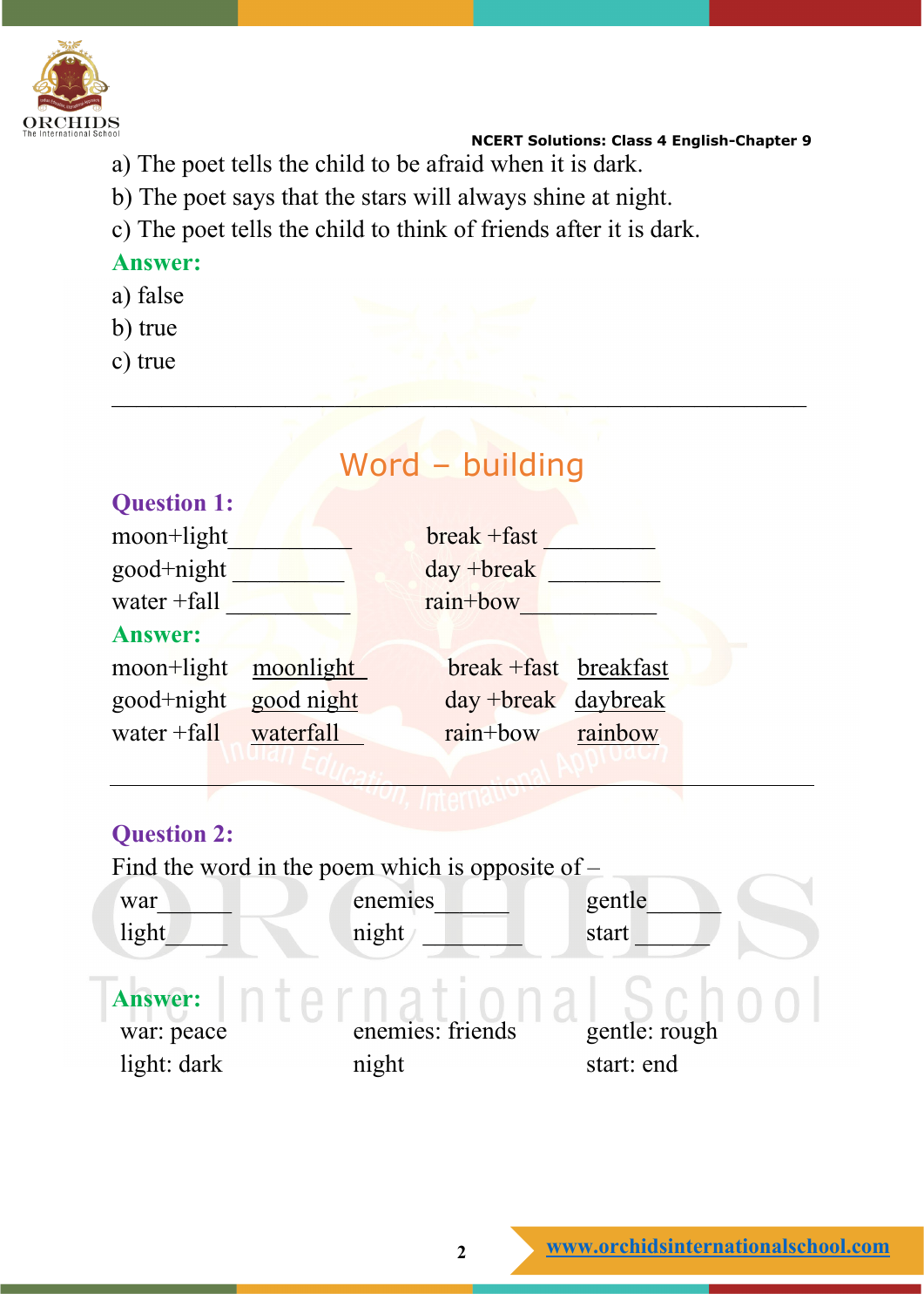

## **Question 3:**

Look at these words in the poem.

#### **don't won't**

Here are their full forms – do not, will not.

Now, write the full forms of the following words:

| didn't         |            |  |
|----------------|------------|--|
| shouldn't      |            |  |
| wouldn't       |            |  |
| couldn't       |            |  |
| mustn't        |            |  |
|                |            |  |
| <b>Answer:</b> |            |  |
| didn't         | did not    |  |
| shouldn't      | should not |  |
| wouldn't       | would not  |  |
| couldn't       | could not  |  |
| mustn't        | must not   |  |
|                |            |  |
|                |            |  |

# Let's talk

**Question 1:** Are you afraid of the dark? **Answer:** Yes, I am afraid of the dark as I won't be able to see anything. 110 111 coindibilidad out of the coing

## **Question 2:**

What do you do when it is dark?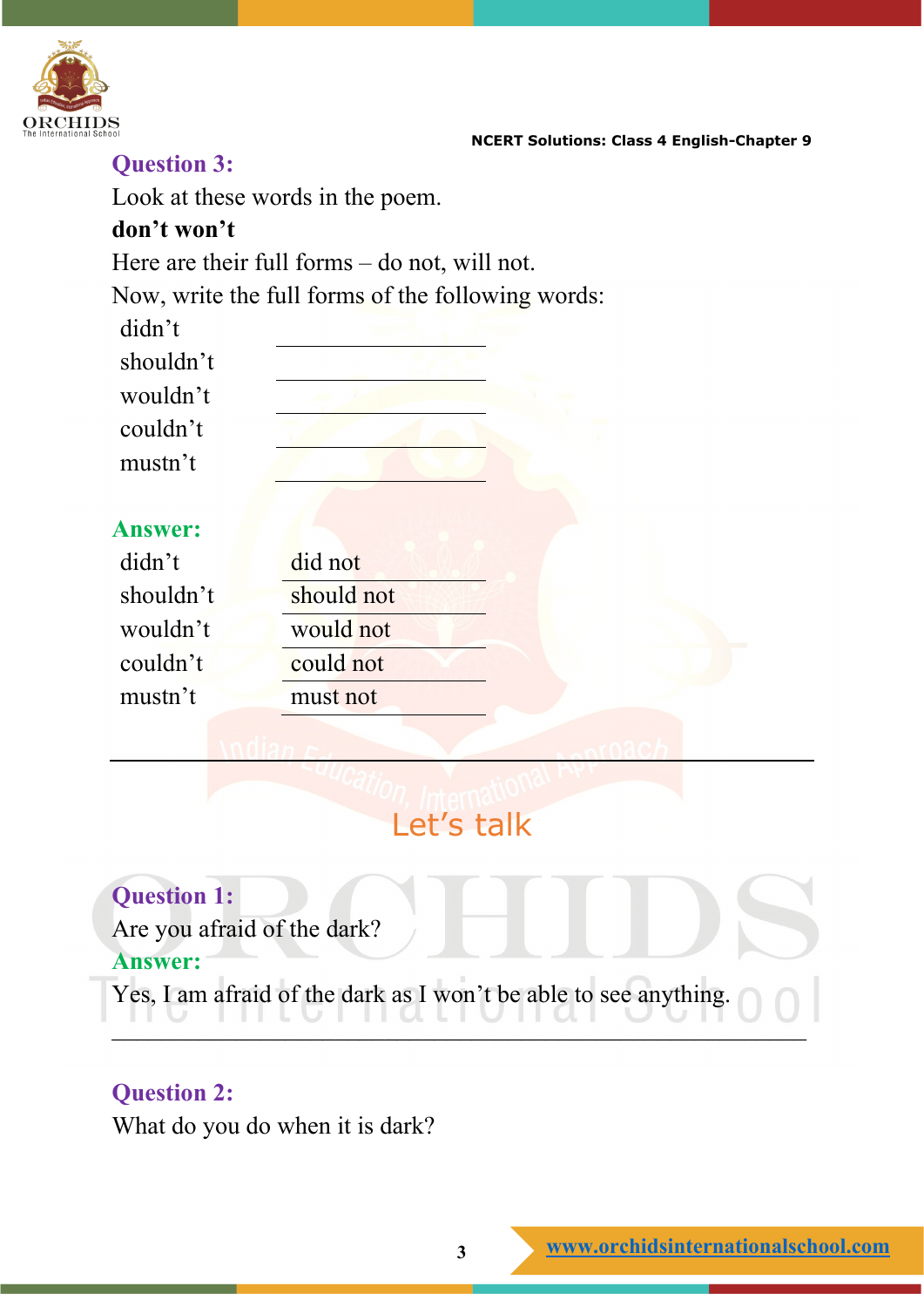

#### **Answer:**

I go to bed and think about my day and everything I did during the day.

\_\_\_\_\_\_\_\_\_\_\_\_\_\_\_\_\_\_\_\_\_\_\_\_\_\_\_\_\_\_\_\_\_\_\_\_\_\_\_\_\_\_\_\_\_\_\_\_\_\_\_\_\_\_\_\_

## **Question 3:**

Have you ever been frightened? Tell your partner about it.

#### **Answer:**

Yes, once I was alone at home. I was very scared when I heard strange noises behind my house. I later learned that it was only some children burning crackers.

 $\mathcal{L} = \mathcal{L} \mathcal{L} = \mathcal{L} \mathcal{L} = \mathcal{L} \mathcal{L} \mathcal{L} = \mathcal{L} \mathcal{L} \mathcal{L} \mathcal{L} \mathcal{L} = \mathcal{L} \mathcal{L} \mathcal{L} \mathcal{L} \mathcal{L} \mathcal{L} \mathcal{L} \mathcal{L} \mathcal{L} \mathcal{L} \mathcal{L} \mathcal{L} \mathcal{L} \mathcal{L} \mathcal{L} \mathcal{L} \mathcal{L} \mathcal{L} \mathcal{L} \mathcal{L} \mathcal{L} \mathcal{L} \mathcal{L$ 

# Say aloud

#### **Question 1:**

What is the word that starts with t, rhymes with 'cease', and means to playfully make fun of?

**Answer:**

Tease

\_\_\_\_\_\_\_\_\_\_\_\_\_\_\_\_\_\_\_\_\_\_\_\_\_\_\_\_\_\_\_\_\_\_\_\_\_\_\_\_\_\_\_\_\_\_\_\_\_\_\_\_\_\_\_\_

## **Question 2:**

What is the word that starts with c, rhymes with 'near' and 'fear', and means easy to see, hear and understand?

**Answer:** nternational School Clear<sub>1</sub> \_\_\_\_\_\_\_\_\_\_\_\_\_\_\_\_\_\_\_\_\_\_\_\_\_\_\_\_\_\_\_\_\_\_\_\_\_\_\_\_\_\_\_\_\_\_\_\_\_\_\_\_\_\_\_\_

## **Question 3:**

Say t, t, t Where did the tip of the tongue touch?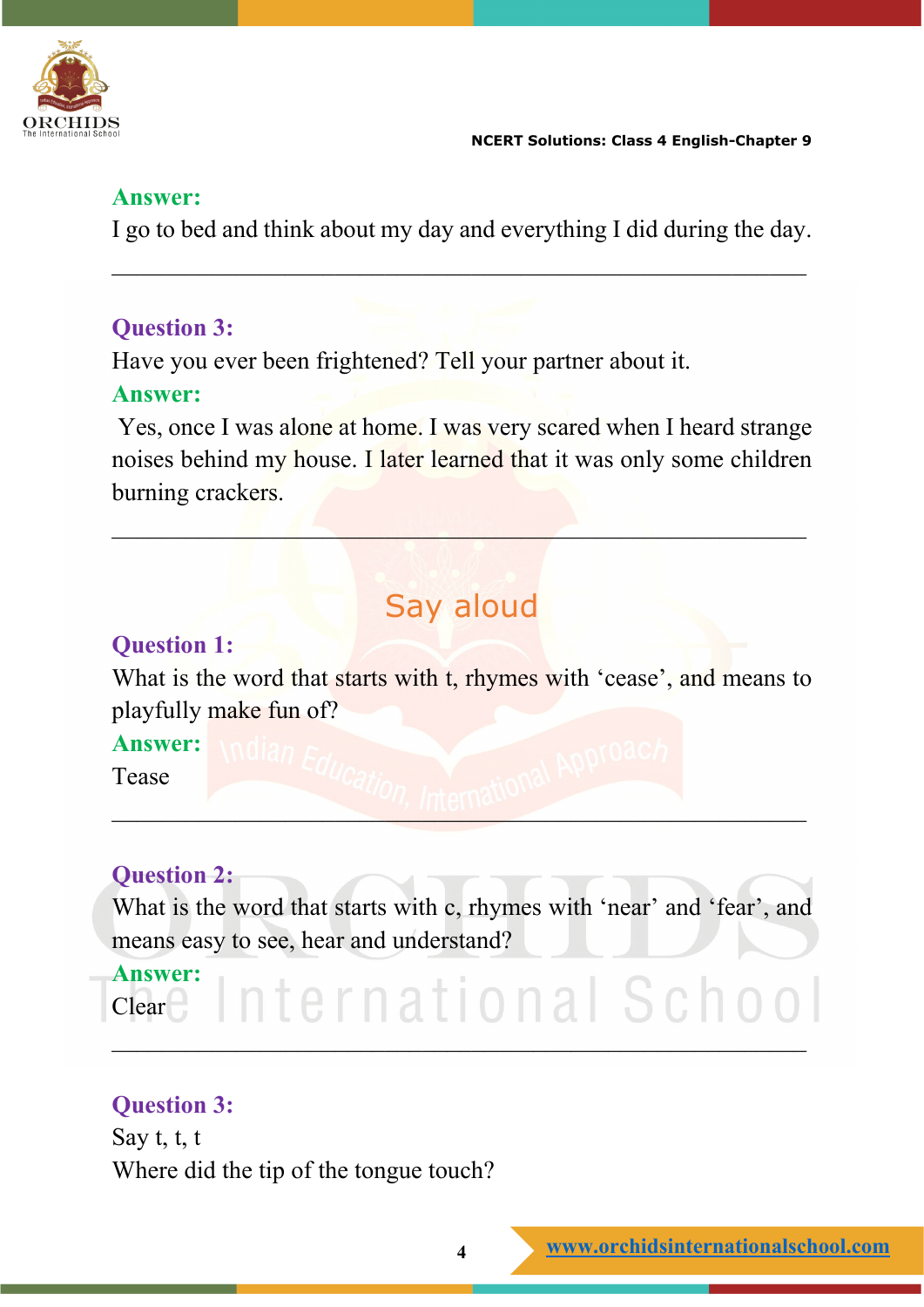

#### **Answer:**

The tip of the tongue touches the teeth ridge at the roof of the mouth.

\_\_\_\_\_\_\_\_\_\_\_\_\_\_\_\_\_\_\_\_\_\_\_\_\_\_\_\_\_\_\_\_\_\_\_\_\_\_\_\_\_\_\_\_\_\_\_\_\_\_\_\_\_\_\_\_

#### **Question 4:**

Listen and repeat ca-t Did you hear what your tongue did? Say these words and feel what your tongue does when you say toe, tip, tie, ten. (Note: Students need to attempt on their own.)

# Team-time

 $\mathcal{L} = \{ \mathcal{L} \mid \mathcal{L} \in \mathcal{L} \}$  , where  $\mathcal{L} = \{ \mathcal{L} \mid \mathcal{L} \in \mathcal{L} \}$  , where  $\mathcal{L} = \{ \mathcal{L} \mid \mathcal{L} \in \mathcal{L} \}$ 

 $\Box$ 

 $\mathcal{L}_\mathcal{A} = \mathcal{L}_\mathcal{A} + \mathcal{L}_\mathcal{A} + \mathcal{L}_\mathcal{A} + \mathcal{L}_\mathcal{A} + \mathcal{L}_\mathcal{A} + \mathcal{L}_\mathcal{A} + \mathcal{L}_\mathcal{A} + \mathcal{L}_\mathcal{A} + \mathcal{L}_\mathcal{A} + \mathcal{L}_\mathcal{A} + \mathcal{L}_\mathcal{A} + \mathcal{L}_\mathcal{A} + \mathcal{L}_\mathcal{A} + \mathcal{L}_\mathcal{A} + \mathcal{L}_\mathcal{A} + \mathcal{L}_\mathcal{A}$ 

## **Question 1:** (pg 77) Divide the class into four groups. (Note: Students need to attempt on their own.)

#### **Question 2:**

Imagine life without the sun.

(Note: Students need to attempt on their own.)

## **Question 3:**

What are the things that may happen if there is no sunlight? **Answer:**

If there is no sunlight, there would be complete darkness.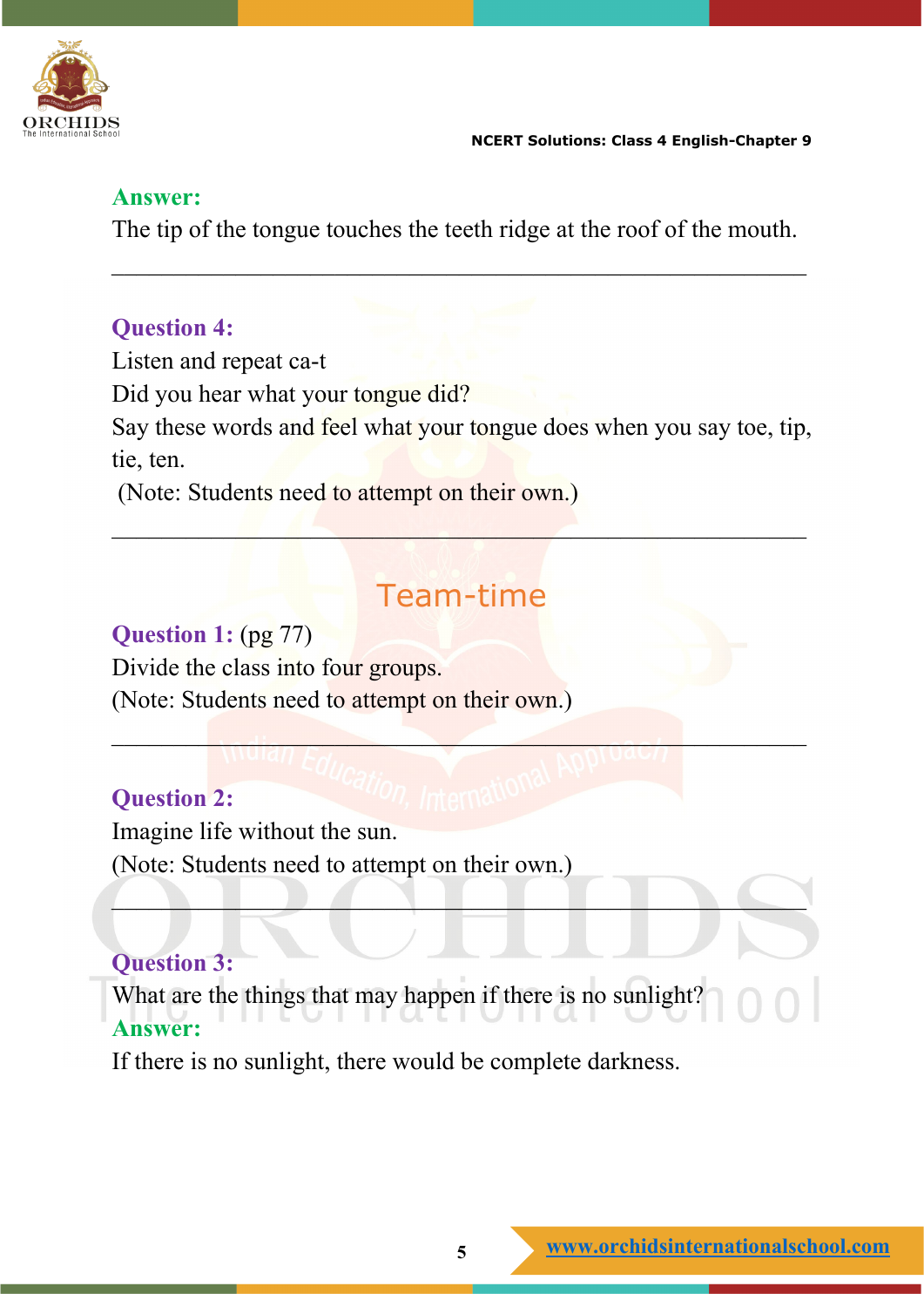

Discuss with the group and write your ideas in your notebook. **(**Note: The student has to attempt on his own.)

## **Let's write**

#### **Question 1:**

**Question 4:**

The red teacups are filled with a particular word. Fill in the yellow teacups with similar-sounding words. Note the example given.

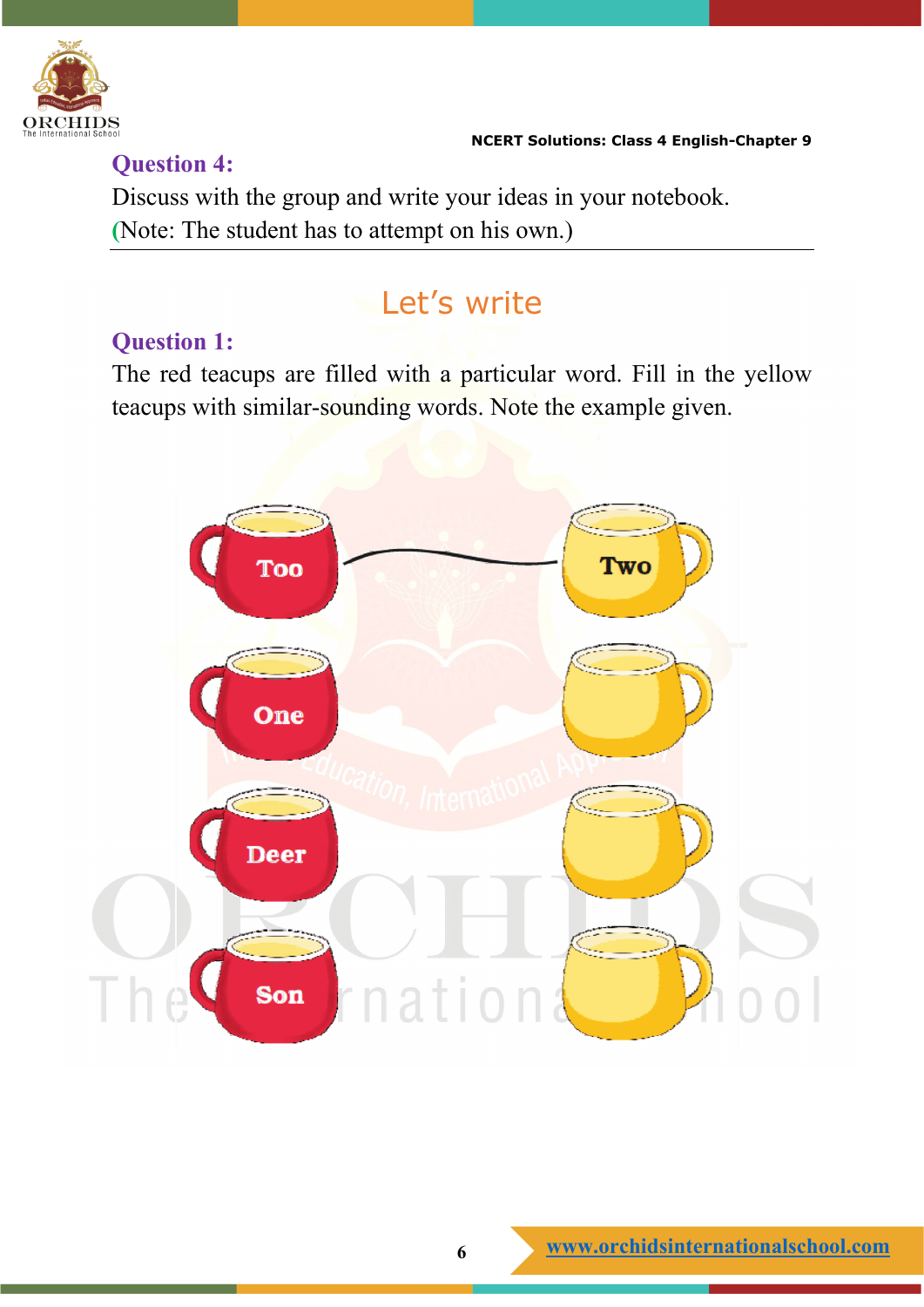

**Answer:**



## **Question 2:** Now complete the following sentences, choosing the right word. (a) The sum was \_\_\_\_\_\_\_\_\_\_\_\_ difficult for the class to solve. Only students could do it. (two, too) (b) There was only  $\qquad \qquad$  boy who  $\qquad$  the prize. (one, won) (c) The golden \_\_\_\_\_\_\_ was very \_\_\_\_\_\_\_ to him. (dear, deer) (d) Ramu's \_\_\_\_\_\_\_ loved to play in the \_\_\_\_\_\_\_\_. (sun, son)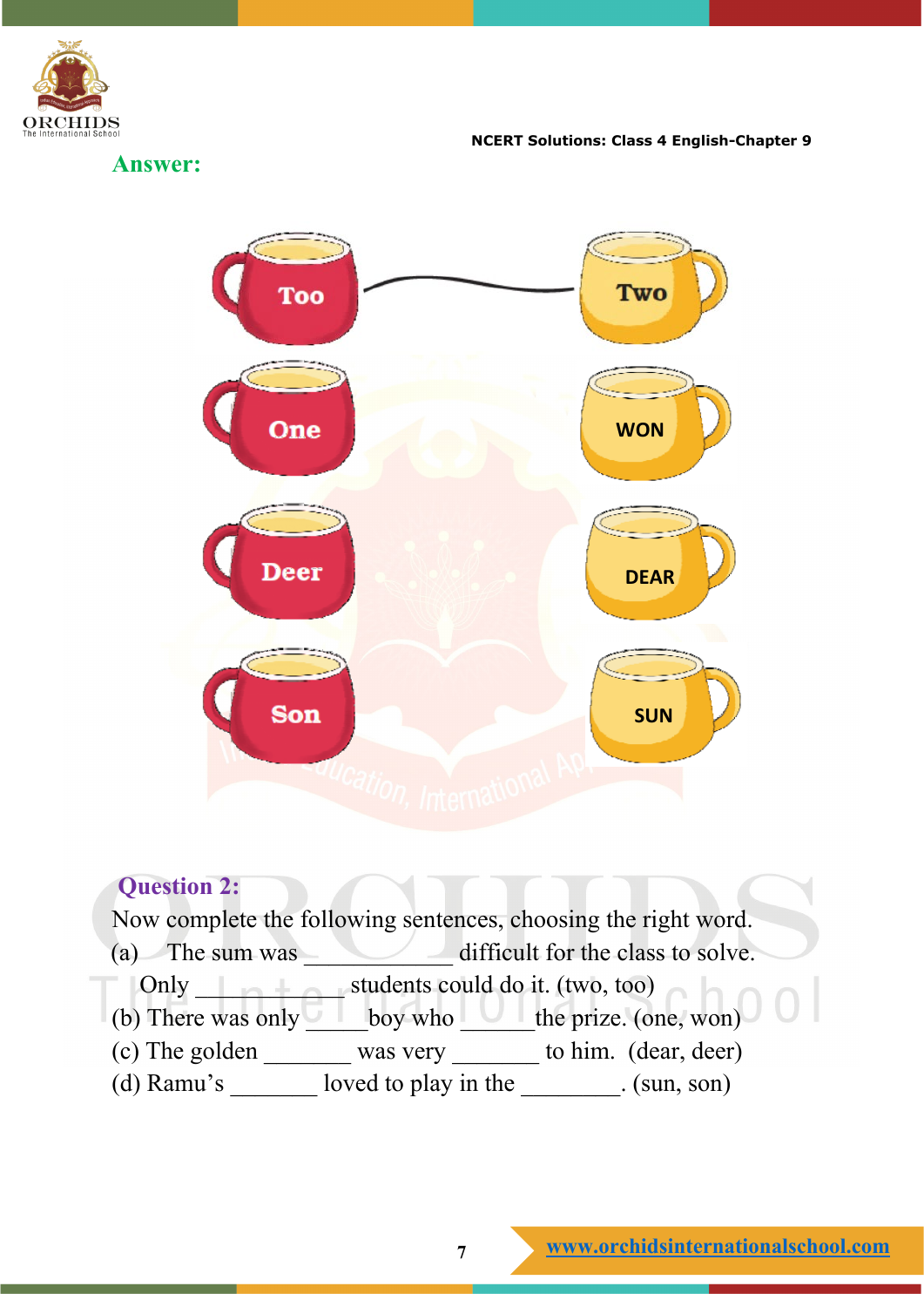

#### **Answer:**

(a) The sum was too difficult for the class to solve. Only two students could do it. (two, too)

(b) There was only one boy who won the prize. (one, won)

(c) The golden deer was very dear to him. (dear, deer)

(d) Ramu's loved son to play in the sun. (sun, son)

# Let's Listen

1. Relax your feet, legs, and entire body. Be as quiet as you can.

2. Listen to the sounds around you.

3. Tell your partner softly what you heard and ask, "What did you hear?"

4. Let your partner talk about or copy those sounds.

Note: The student has to attempt on his own.

#### **Question 5:**

Read out the following phrases aloud. Divide them into loud and softer sounds. Let's listen

clapping hands , a worm moving, stamping feet, a bud blooming , a butterfly flying , a feather dropping, an ant walking, a car moving, the wind blowing , tiptoe, ssshhhh whisper , a leaf falling